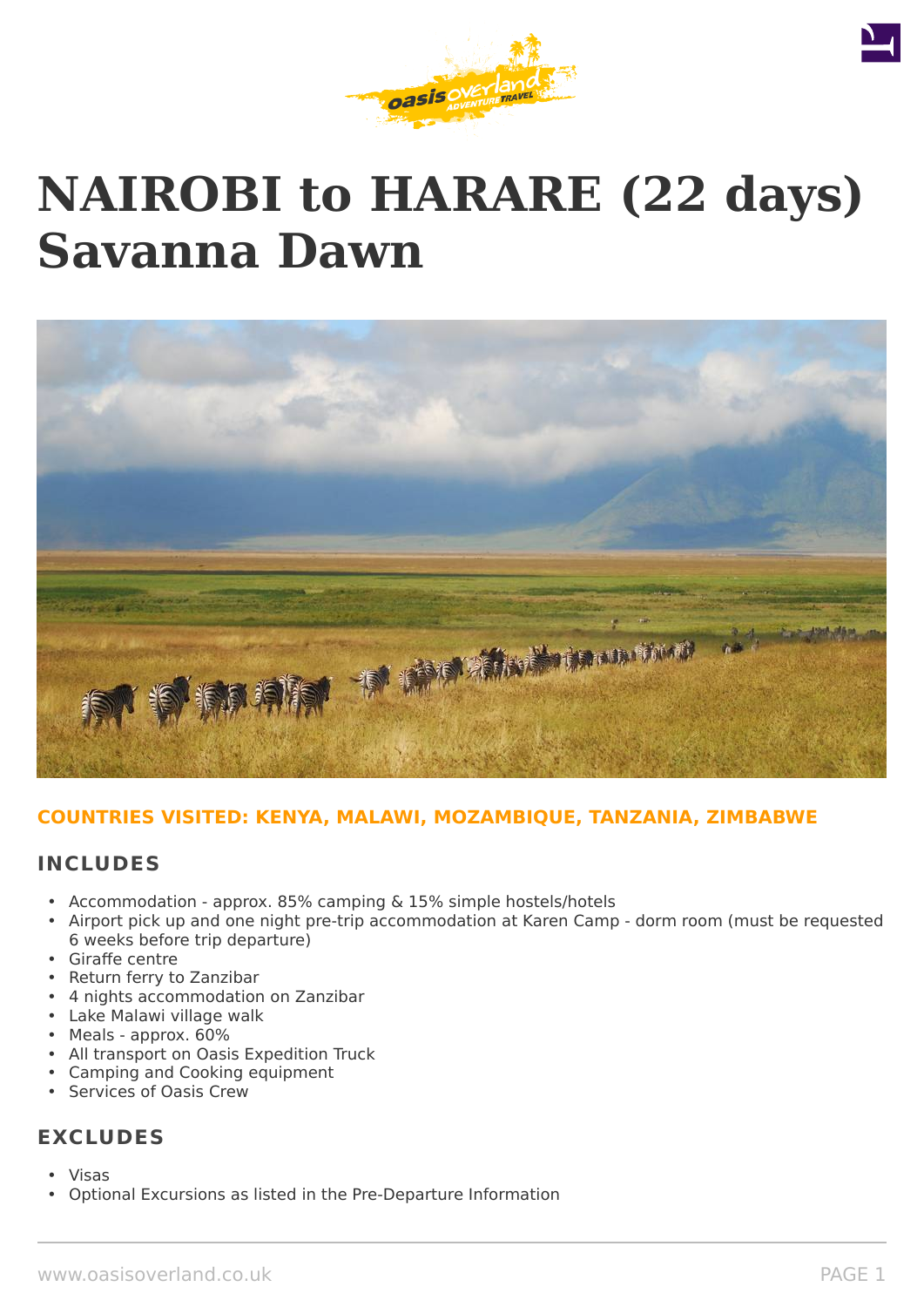- Flights
- Airport Taxes & Transfers
- Travel Insurance
- Meals approx. 40%
- Drinks
- Tips

# **TRIP ITINERARY**

## **DAYS 1 NAIROBI**

Welcome to Nairobi, today you have the opportunity to get up close to Africa's tallest mammal when we visit the Langata Giraffe Centre in Nairobi. You will also have free time to visit the David Sheldrick Elephant Orphanage, where Oasis sponsor Kamboyo, an orphaned elephant.

## **DAYS 2 - 5 NAIROBI TO ARUSHA**

We depart Nairobi early morning and immediately find ourselves in hot savannah grasslands with acacia trees providing the only shade. Various game, usually zebra and giraffe can be seen as we head south and cross into Tanzania - where we camp on the outskirts of Arusha town.

Here you have the option to use a local African safari travel company to guide us through the **Ngorongoro Crater** and **Serengeti National Park**. You'll head down into the spectacular Ngorongoro Crater. On the crater floor you will have the opportunity to view the abundant wildlife including **Elephant, Lion, Cheetah, White Rhino, Buffalo, Hippo, Antelope, Crocodile and Pink Flamingos**. From here you go into the Serengeti for a day where vast herds of wildebeest roam the plains. For those who wish - there is an option to visit a local **Maasai Village** and learn about their culture and way of life.

## **DAYS 6 - 13 ARUSHA TO DAR SALAAM**

After leaving Arusha we pass a number of small towns and villages along the way and, if we are lucky, we may see the towering peak of **Kilimanjaro**. We will stop off at Marangu where you have the opportunity to climb to Kilimanjaro base camp, or take a walk through the lush surroundings passing through coffee plantations, rivers, waterfalls, caves and visiting a local blacksmith. A days drive brings us to Dar Es Salaam where our truck is based for around 4 nights in a campsite on a beautiful **Indian Ocean beach**. From here we take the ferry out to **Zanzibar** for four full days, and venture into the narrow bustling streets of **Stone Town** and its famous **spice markets, old slave forts and dungeons**. There is also time to relax on Zanzibar's famous white beaches, scuba dive or snorkel and swim with dolphins.

## **DAYS 14 - 19 DAR ES SALAAM TO LAKE MALAWI**

After meeting the Zanzibar ferry we begin the journey through the interesting and **mountainous** hinterland of Tanzania. In the afternoon, after negotiating some appalling roads, we pass through the peaceful **Mikumi National Park**. African safari travel is synonymous with wildlife, and in this national park we usually see **Elephant, Giraffe, Zebra and Antelope** from the roadside. Passing through lush mountainous landscape and plantations - we enter **Malawi** which is dominated by its huge fresh water lake.

Camping in Malawi sums up the spirit of an Africa overland trip with Oasis. We spend 4 to 5 days at friendly laid back campsites where most people choose **to relax on the sandy beaches or try their hand at scuba diving, snorkelling or windsurfing** as we follow the lakeshore south. If you are more inclined to just relax - then there is no better place than on the shores of Lake Malawi. This really is a warm friendly country - making it easy to wander off and meet up with your local hosts in one of the many villages or schools nearby. You can view firsthand the talent of the local artisans and purchase some exquisite pieces of furniture and carvings out of ebony and mahogany.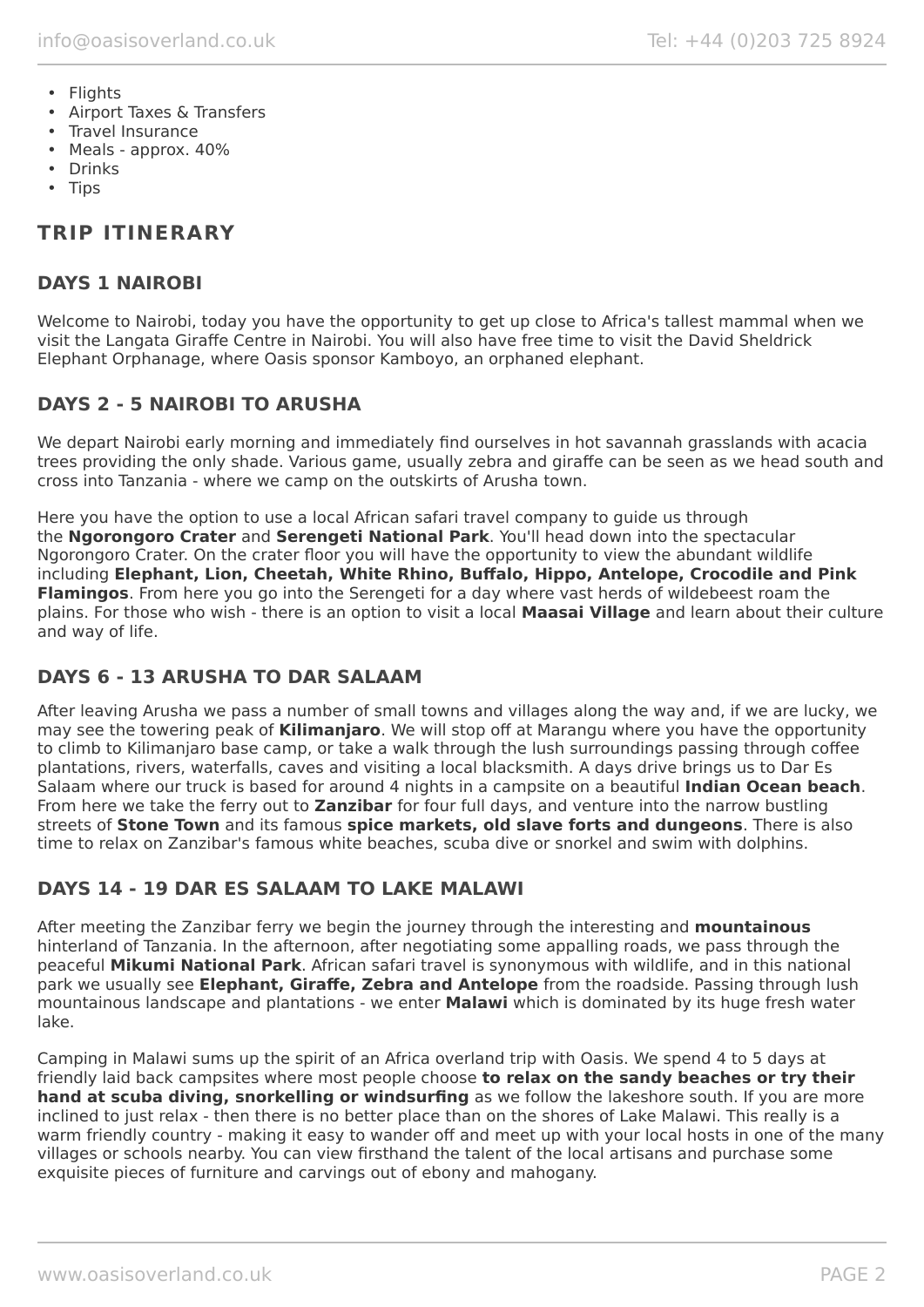## **DAYS 20 - 22 LAKE MALAWI TO HARARE**

From here we continue on to the capital **Lilongwe** in the south of the country where you can check out the local markets.

Our African Overland trip leaves Lilongwe to cross into Mozambique and head for Zimbabwe. We follow the infamous Tete Corridor which was well known in the days of Mozambique's long running civil war as the Gun Run. Thankfully these days things are a lot different! We enter **Zimbabwe** and travel via the capital, **Harare.** Arriving into Zimbabwe's cosmopolitan city, you can enjoy many of the sights in and around the city centre, there are many markets throughout the city from craft markets to the hectic local Mbare market, stroll through the botanical gardens, or enjoy the nightlife in one of the many bars throughout the city.

# **ESSENTIAL INFORMATION ABOUT YOUR TRIP**

#### **ARRIVAL & ACCOMMODATION**

**Trip Joining Point:** Wildebeest Eco Camp - Nairobi

**Start Time Day 1:** 08:00

**Address:** 151 Mokoyeti Road West, Langata, Nairobi

**Telephone:** +254 (0)202 103505

**Website:** [www.wildebeestecocamp.com](http://www.wildebeestecocamp.com/)

**Email: [info@wildebeestecocamp.com](mailto:info@wildebeestecocamp.com)**

All prices listed are approximate and subject to limited availability.

| <b>Price</b> | <b>Description</b>            |
|--------------|-------------------------------|
| US\$27.00    | Per Person, shared facilities |
| US\$43.00    | Per Room, shared facilities   |
| US\$65.00    | Per Room                      |
| US\$65.00    | Per Room, shared facilities   |
| US\$90.00    | Per Room                      |
|              |                               |

#### **The trip starts from Wildebeest Eco Camp at approximately 8am on the morning of Day 1 of your trip.**

Conveniently located in beautiful Langata it is possible to enjoy the best of both worlds - being close to major tourist attractions, Nairobi National Park and Galleria Shopping centre with good transport links to the city. The camp has large grounds, swimming pool, restaurant, bar, t.v. room, communal fire pit, WiFi and curio shop.

#### **PRE-TRIP ACCOMMODATION:**

**One nights pre-trip accommodation (in a dorm room) is included in the cost of your trip.** If you wish to reserve any extra nights or upgrade your included night to a private room, then costs (or in the case of an upgrade, simply the difference) are payable directly to Wildebeest Eco Camp direct on arrival in £GB or \$US. We provide a free service for booking pre-trip accommodation and airport transfers. Just log in to **[My Oasis Account](https://oasisportal.eecsoftware.com/login.php)** and select the accommodation / transfer required, or contact us direct. We will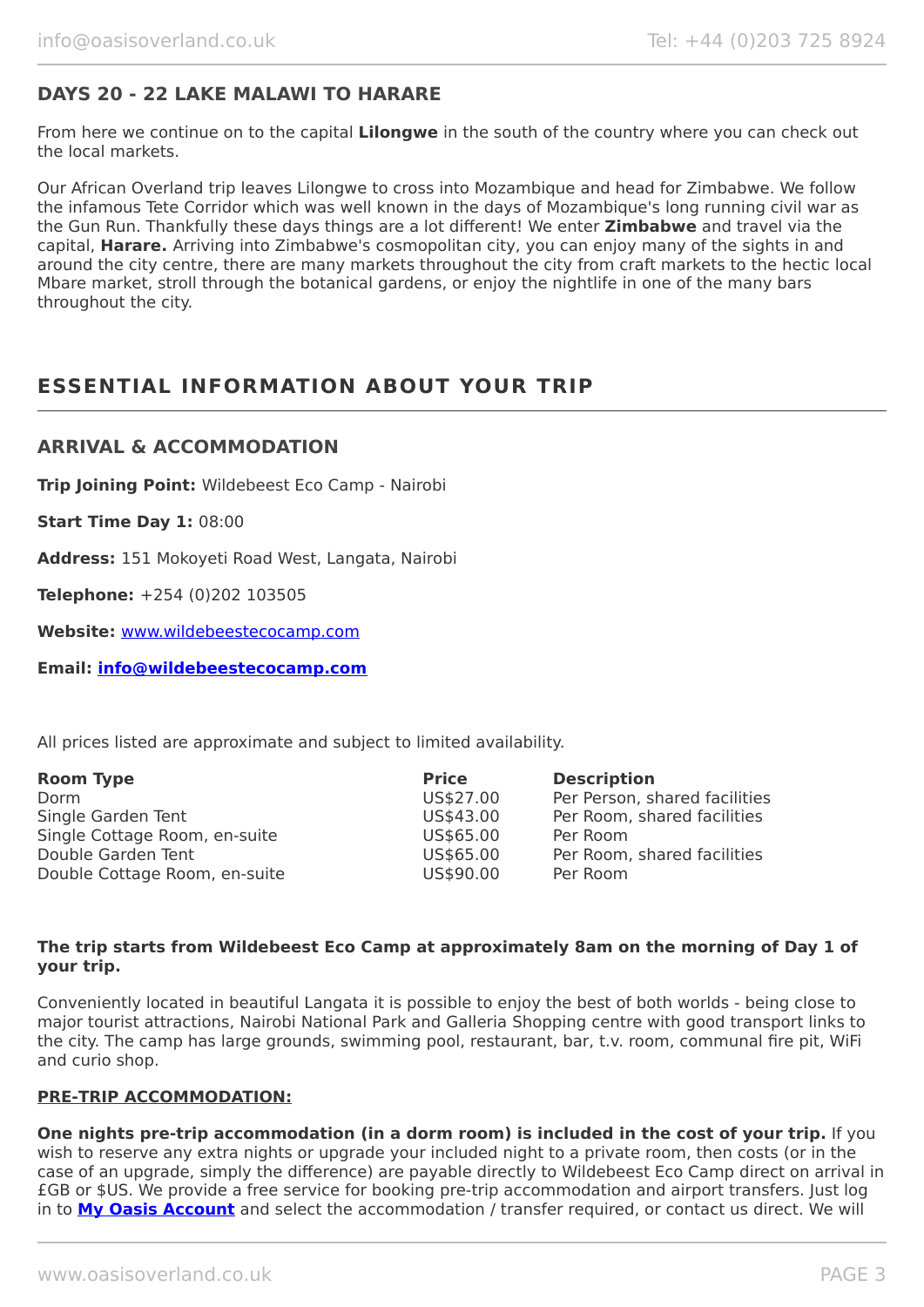require your flight number, arrival time, and arrival date so please ensure this information is forwarded to us as soon as you have booked your flight. Please book this service no later than 6 weeks prior to departure, after which a late booking fee will apply. If you have booked through a travel agent you will not have an account allocated, so please contact your agent to request pre-trip accommodation and airport transfers. Cancellation of the room within 30 days of the trip departure will result in payment to Wildebeest Eco Camp.

Double, twin, and triple rooms will be provided subject to availability, where requested. However when not available we may need to book other rooming arrangements, and will fit these as closely as possible to your request. Those travelling solo will be put in shared rooms to reduce the costs to them, which may be dorm rooms or twin/triple shares with other Oasis Overland travellers. Single rooms may be available in some cities for solo travellers, and we will arrange this for you on request, subject to availability.

If you are arriving early in the morning and you would like to check in immediately, you may have to reserve your room for the previous night to ensure direct check in, otherwise you may have to wait until normal check in times (usually 12pm to 2pm).

#### **AIRPORT TRANSFERS:**

**Airport Transfers are included** in the cost of your adventure (provided you request these via the UK office or your account six weeks before your departure).

Once you have processed your visa and collected your luggage, you should follow the crowds to the terminal exit to meet up with your Transfer Representative (Smiley or Amos). **Your driver will be waiting along with all the other transfer drivers and will be holding an Oasis sign.**

If you have not arranged an airport transfer with Oasis, you can arrange a taxi from the Info desk in the airport for approx. \$25 USD. The fare should be agreed before accepting the ride - usually payable in Kenyan Shillings only. It is not advisable to take the bus from the airport as this has been known to attract pickpockets.

For any last minute requests please contact the UK office at **[africa@oasisoverland.co.uk](mailto:africa@oasisoverland.co.uk)** and we will confirm the costs.

Flying into Jomo Kenyatta International Airport (NBO) is quite straight forward - English is widely spoken and used for signs / directions. It is approx. 15km from the airport to the centre of Nairobi. You should change some money on arrival - we recommend at least \$20 USD pp per day (excl. accomm.) before the trip begins. The rates are similar to those in town but better than at hotels, ATM machines are available in the airport. Please note if you are arriving on a Sunday then make sure you change enough money at the airport to last you for the first week of your trip as the local bureau de changes in Nairobi will be closed on a Sunday.

## **PRE-DEPARTURE MEETING**

Your tour leader will meet you on the morning of departure; usually around 8:00am, at the joining hotel/ camp where you will be briefed on the day to day running of the trip. There will be a notice in reception advising you of the time of the meeting, and any further information. Your Tour Leader will **collect your Local Payment** money as well as 2 photocopies of your **passport information page**, **insurance policy details** with policy number and confirmation that the duration will cover you for the entire trip and a **24-hour emergency assistance** telephone number. It is essential that you attend this meeting - please let the UK office or your tour leader know if you are unable to do so.

## **POST TRIP ACCOMMODATION AND AIRPORT TRANSFERS**

Post-trip accommodation can be arranged with your tour leader during the trip or directly with the hotel on arrival. The return airport transfer can be arranged through your hotel / hostel and is not included, it is at your own expense. We regret these services cannot be arranged via the Oasis office before departure.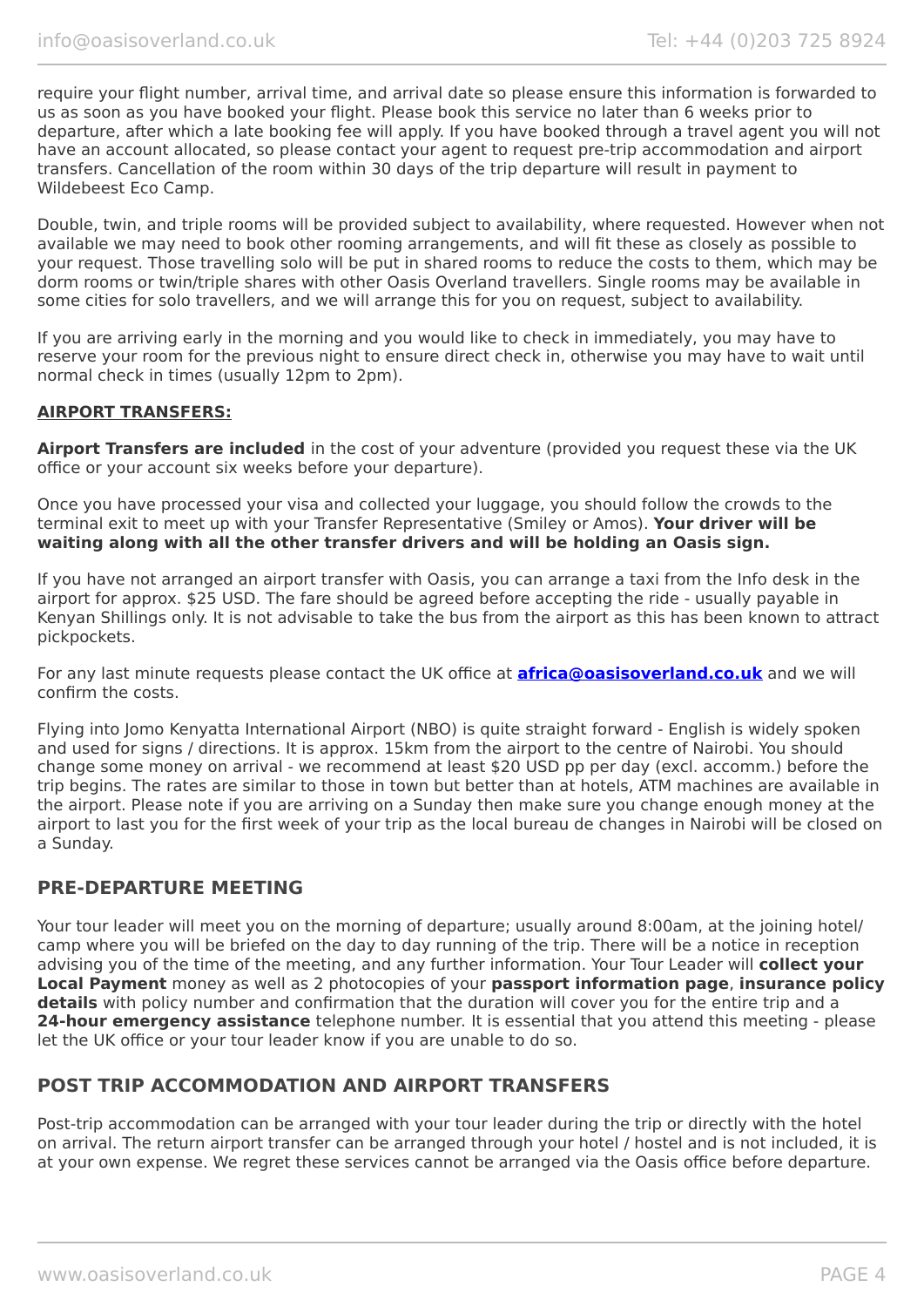## **FLIGHT INFORMATION**

You need to arrive at your departure city at least the day before your trip begins. Return flights must be booked for at least the day AFTER the trip is due to end. You may wish to allow some extra time to explore your arrival and departure cities (if you are joining in Victoria Falls - we suggest arriving at least 2 days before if you wish to partake in the many adrenaline activities on offer).

#### There are many online flight search engines such

as **[www.skyscanner.net](http://www.dpbolvw.net/click-5720161-10639348)** or **[www.ebookers.co.uk,](http://www.ebookers.co.uk/)** flights can also be booked direct with airline websites or through travel agencies. Please inform us of your flight details through your online account, as airport transfers can be arranged for various trips.

**One way ticket:** If you intend to travel on a one way ticket to meet up with one of our trips, without possessing an onward flight ticket - we recommend that you have a copy of your payment confirmation/ receipt (that you will be sent at time of your balance payment) available at immigration to assist easy entry.

**Departure Taxes**: Please check with your Travel Agent or Airline if your flight ticket already includes a departure tax payment out of the country. If it does not - please budget for approx US\$30 to \$70 USD - to be paid in US\$ only.

### **PASSPORTS**

Your passport must be valid for at least 6 months AFTER your trip finishes. This is a general requirement for all of the countries we travel to on our trips.

If you have dual nationality you can only use one passport for the entire trip. It is your responsibility to ensure you have all the relevant visas you require.

Please bring 2 photocopies of your passport details to give to your tour leader.

Number of blank pages required for the trip, please use this as an approximate guide:

- Kenya 2 blank pages
- Uganda 1/2 blank page
- Rwanda 1/2 blank page
- Tanzania 1 1/2 blank pages
- Malawi 1 blank page
- Mozambique 1 1/2 blank pages
- Zimbabwe 2 blank pages
- Botswana 1/2 blank page
- Namibia 1/2 blank page
- South Africa 1 blank page
- Lesotho 1 blank page

### **VISAS**

The information below is to be used only as a guide and may change without prior notice. It is advisable to contact the relevant embassy in plenty of time before the trip departs to check the current visa requirements. It is **your responsibility** to ensure you have all the relevant visas you require**.**

#### **Visas must be paid for in USD cash ONLY.**

| <b>Country</b>          | <b>British</b> | <b>Irish</b> | <b>Aust</b> | NZ.     | <b>S.Africa</b> | <b>USA</b> | <b>Canadian</b> |
|-------------------------|----------------|--------------|-------------|---------|-----------------|------------|-----------------|
| <b>East Africa Visa</b> | US\$100        | US\$100      | US\$100     | US\$100 | US\$100         | US\$100    | US\$100         |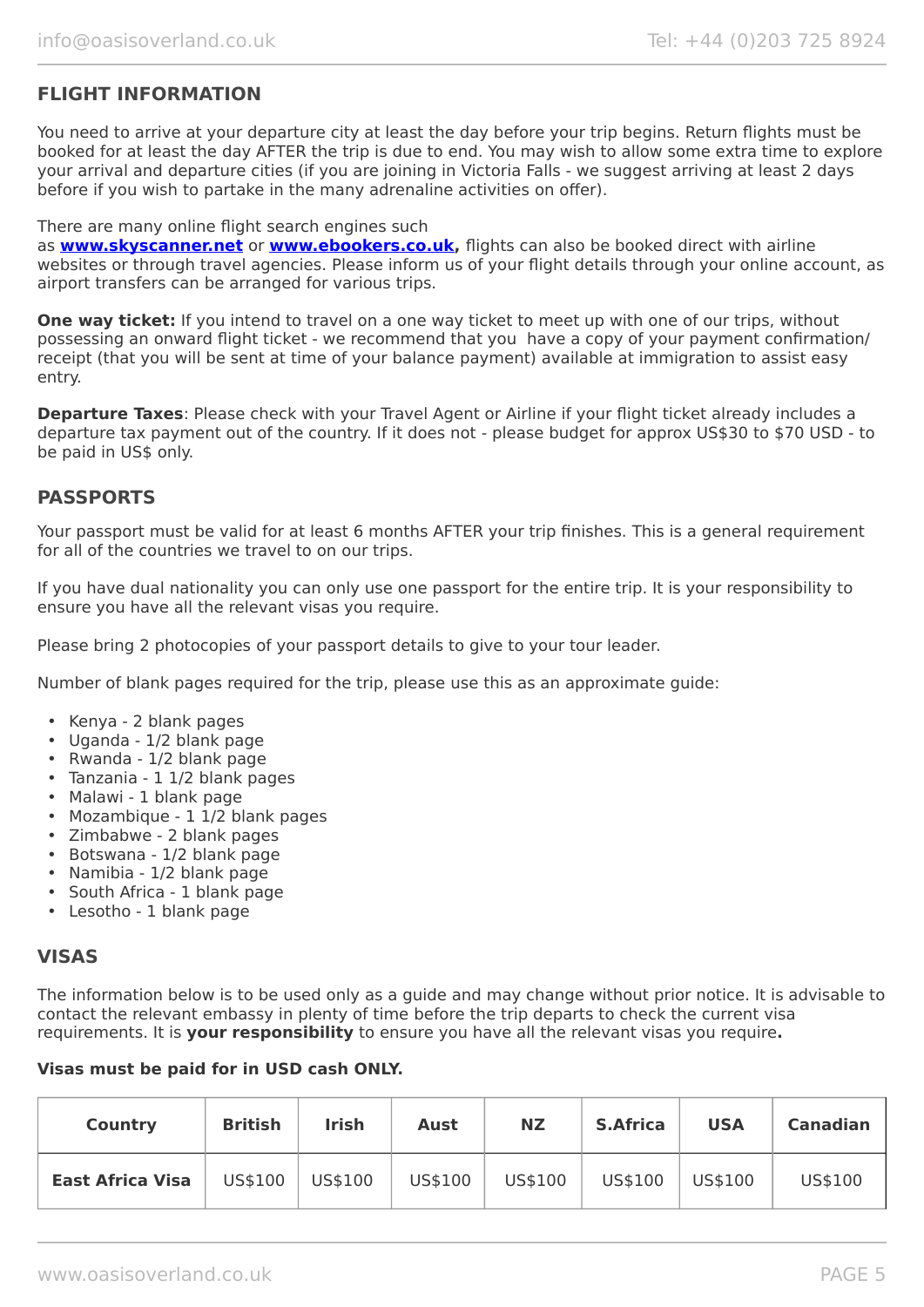| <b>Kenya</b>        | US\$50 | US\$50        | US\$50 | US\$50   | Free | US\$50  | US\$50 |
|---------------------|--------|---------------|--------|----------|------|---------|--------|
| <b>Tanzania</b>     | US\$50 | US\$50        | US\$50 | US\$50   | Free | US\$100 | US\$50 |
| <b>Malawi</b>       | US\$75 | US\$75        | US\$75 | US\$75   | Free | US\$75  | US\$75 |
| <b>Mozambique</b>   | US\$75 | US\$75        | US\$75 | US\$75   | Free | US\$75  | US\$75 |
| <b>Zimbabwe</b>     | US\$55 | <b>US\$55</b> | US\$30 | US\$30   | Free | US\$30  | US\$75 |
| <b>Botswana</b>     | Free   | Free          | Free   | Free     | Free | Free    | Free   |
| <b>Namibia</b>      | Free   | Free          | Free   | Free     | Free | Free    | Free   |
| <b>South Africa</b> | Free   | Free          | Free   | Required | Free | Free    | Free   |
| Lesotho             | Free   | Free          | Free   | Free     | Free | Free    | Free   |

For more information on other nationalities & visas checkout **[www.projectvisa.com](http://www.projectvisa.com/)**

#### **Kenya**

Passport Holders from UK, Ireland, Australia, New Zealand, USA, Canada and most EU countries will require an e-visa to enter Kenya **which must be obtained in advance of travel**.

Passport Holders from other countries, will need to check the current visa requirements with the relevant consulate, and whether you need to obtain the visa in advance.

**East African Visa - (relevant to Grand Adventurer, Apes & Lakes, Gorillas & Gameparks, Nairobi to Kigali and the Nile Trans (Nairobi to Cairo 9 weeks))** - This covers you for entry into Kenya, Uganda and Rwanda and **is obtained as an e-visa in advance of travel**. You can apply via any of the three country websites, though the Kenya authorities and [government visa website](https://evisa.go.ke/evisa.html) seem to provide the most efficient and quickest process. Once you leave the three countries your visa will expire, so if your itinerary will for example be re-entering Kenya again later please be aware that you may have to apply for and pay for a 2nd Kenyan visa in enough time before you are due to enter the country. .

#### **Kenyan Visa** - **(relevant to Coast to Coast, Savanna Dawn and Gameparks & Zanzibar trips**) -

Kenya has introduced electronic visa applications. Travellers need to apply via [https://evisa.go.ke/](https://evisa.go.ke/evisa.html) [evisa.html](https://evisa.go.ke/evisa.html). This can take up to 7 days so ensure you plan in advance. You will need to print a copy of your visa to present to immigration at your point of entry into Kenya. You may be denied boarding of your flight to Kenya, or denied entry to Kenya if you do not have your printed copy of your e-visa with you.

If you are travelling on the **Trans Africa or Nile Trans expeditions** you will apply for the East Africa visa online while on the trip. Your tour leader will liaise with you about this.

### **Malawi**

Passport Holders from UK, Ireland, Australia, New Zealand, USA, Canada and most EU countries will require a visa to enter Malawi. Malawi has started offering an e-visa scheme and all Malawi visas should **now be obtained in advance of arrival** rather than at the border. Most nationalities can obtain their e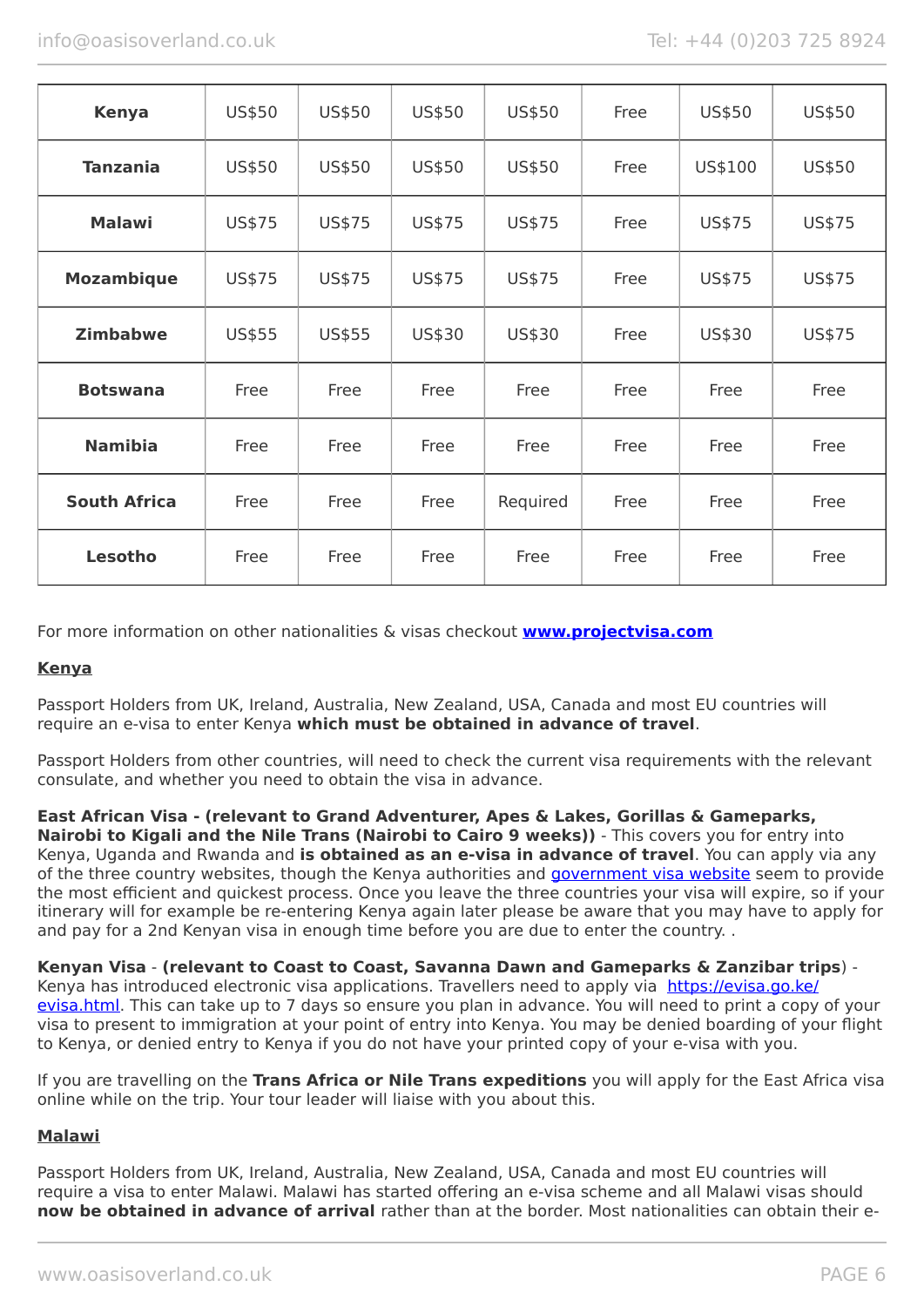visa online via the [Malawi government website.](https://www.evisa.gov.mw/) The price for most nationalities is 50 USD, and the process should take 5 working days (though we recommend allowing more). South African passport holders do not need a visa.

Passport Holders from other countries, will need to check the current visa requirements with the relevant consulate, and whether you need to obtain the visa in advance.

#### **Mozambique**

Passport Holders from UK, Ireland, Australia, New Zealand, USA, Canada and most EU countries will require a visa to enter Mozambique. We will obtain this visa whilst on the trip at the border on arrival. Approximate cost \$75 USD. You will need to bring 3 recent colour passport photos along with you to apply for the visa. South African passport holders are Free of charge.

Passport Holders from other countries, will need to check the current visa requirements with the relevant consulate, and whether you need to obtain the visa in advance.

#### **Tanzania**

Passport Holders from UK, Ireland, Australia, New Zealand, Canada and most EU countries will require a visa to enter Tanzania. The approximate cost is \$50 USD. Passport holders from the USA can also obtain their visa on arrival and the approximate cost is \$100 USD. South African passport holders are Free of charge.

Passport Holders from other countries, will need to check the current visa requirements with the relevant consulate, and whether you need to obtain the visa in advance.

For those travelling on the Grand Adventurer, Apes & Lakes and Gorillas, Gameparks & Zanzibar trip, the Tanzanian visa is a Single entry visa which allows you to travel to one neighbouring country (Kenya) and still remain valid. As your trip travels into Tanzania from Rwanda then into Kenya (Nairobi) and back into Tanzania you will be able to use the single entry visa.

#### **Zimbabwe**

Passport Holders from UK, Ireland, Australia, New Zealand, USA, Canada and most EU countries will require a visa to enter Zimbabwe. We will obtain this visa whilst on the trip at the border on arrival, a visa can also be obtained at the airport on arrival into Harare and Victoria Falls. Approximate cost for Australian, USA and New Zealand Passport Holders is \$30 USD, British and Irish passport holders \$55 USD and Canadian \$75 USD for a Single entry visa. South African passport holders are Free of charge.

If you are planning on going over to the Zambian side of Victoria Falls from Zimbabwe you will need to obtain a double entry visa for Zimbabwe so that you can return back to Zimbabwe after your day trip. Approximate cost for Australian, USA and New Zealand Passport Holders is \$45 USD, and British passport holders \$70 USD.

Canadians & Irish passport holders are unable to obtain a double entry Zimbabwe visa.

The visa into Zambia is called a Day Tripper visa and is available at the border and only valid for stays of less than 24 hours. The approximate cost is \$20 USD.

For those **joining in Victoria Falls** a UNI-Visa is available at the airport on arrival, which is a multiple entry visa between Zimbabwe and Zambia and costs approximately \$50 USD.

Passport Holders from other countries, will need to check the current visa requirements with the relevant consulate, and whether you need to obtain the visa in advance.

### **VACCINATIONS AND HEALTH**

It is possible that you may require some vaccinations for your trip, depending on the areas that you are visiting. As we are not medically trained, we are unable to give detailed advice on vaccination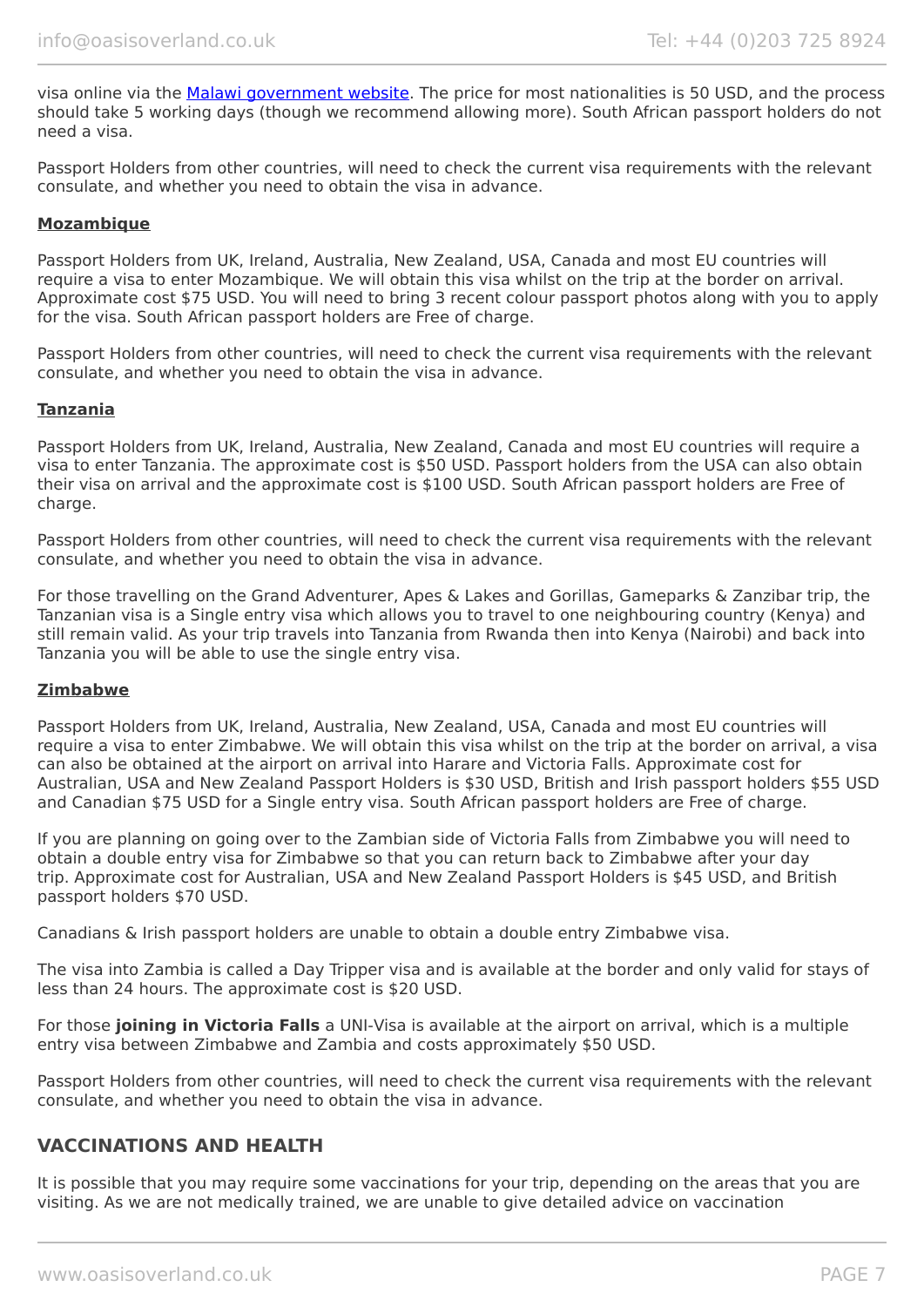requirements, so please use the information below as a guide only. We have worked closely with **Nomad Travel Clinics** for many years and they offer Oasis travellers a **10% discount** on vaccinations, antimalarial drugs, first aid items, clothing and equipment, just enter discount code OASIS1000 at **[Nomad](http://www.nomadtravel.co.uk/) [Travel](http://www.nomadtravel.co.uk/)**. Alternatively you can check out the **[fit for travel website](https://www.fitfortravel.nhs.uk/home)** for more travel health information or consult a reputable travel clinic or your GP for information and advice. We suggest that you allow at least 8 weeks to get all your vaccinations.

**Yellow Fever** - Being vaccinated against Yellow Fever and having a valid certificate and a photocopy is deemed compulsory in nearly all the countries we visit in Africa, especially at certain borders and are needed if you are entering from an infected country. You can view a list of countries requiring a certificate through the **[World Health organisation](http://www.who.int/ith/ITH_country_list.pdf)**.

**Rabies** - Vaccinations are regularly advised for all countries that we travel through in Africa - especially if time and money are not a deterrent.

**Malaria** - In some of the areas we visit there is a risk of contracting Malaria. You must be aware that whatever malaria prophylactics you are taking, they only offer partial protection. They must be coupled with your own physical efforts against being bitten - which is the best prevention. Malaria-carrying mosquitoes come out at sunset so from this time you should wear long sleeves and trousers. Exposed skin, especially ankles, should have insect repellent containing 'Deet' applied to them. Your crew will advise on where the worst affected areas are on the trip. There are a number of prophylactic malaria treatments on the market & requirements change. It is also wise to take a sample of whichever prophylactic you choose, a few weeks before you leave. This way you may determine early on if you have any adverse reactions so you can change the regimen if necessary. Please consult a reputable travel clinic or GP for advice. For more information visit **[www.nomadtravel.co.uk](http://www.nomadtravel.co.uk/)** or **[www.fitfortravel.scot.nhs.uk](http://www.fitfortravel.scot.nhs.uk/)**

**Dengue** - Unlike the malaria mosquito, which bites at night, the dengue carrying mosquito bites during the day. Some areas we travel to do have occasional outbreaks & it is therefore advised that you take care not to be bitten during the day as well as at night. There is no vaccine available.

**Health** - To join our trips you should be in good general health. Your medical insurance company must be told if you have any pre-existing medical condition / allergy or if you are on any regular medication, otherwise you may not be covered under your policies for these. Our crew will need to know of any medication or conditions you may have. For general health advice log onto **[www.nathnac.org/travel/](http://www.nathnac.org/travel/)**.

## **TRAVEL INSURANCE**

It is a compulsory requirement that you have adequate travel insurance before you join any Oasis Trip & at the very least are insured for all necessary medical & repatriation costs incurred.

You will be asked to provide the following details in **My [Oasis Account](https://oasisportal.eecsoftware.com/)** if you have not already done so: travel insurance name, insurance policy number & insurance emergency telephone number. You will also be required to give a copy of your policy with this information to your Tour Leader on arrival with confirmation that the policy duration is sufficient to cover you for the entire duration of your trip. It is also wise to leave a copy of your insurance policy with a friend or relative for safe keeping.

We believe that your safety and holiday enjoyment are very important. It is a mistake to think that "it will never happen to me". It is also very important that you are covered for all the activities that you may wish to undertake while on our trip. It is extremely important that you check the full extent of your cover related to 24 hour Medical Emergency Assistance. In the event of you needing medical treatment you want to know that you have the best cover available to you. Your policy should include adequate Medical Emergency and Repatriation cover as well as Cancellation, Baggage and Personal Liability cover. You need to be aware of EXACTLY what activities your policy covers you for. Please note that skiing is not usually covered in most insurance policies.

We offer tailor made Overland Adventure Travel Insurance that covers most of the adventure and sporting activities on our trips.

For further information on the insurance we offer, the activities covered and costs, check out the **[Travel](https://www.oasisoverland.co.uk/travel-insurance) [Insurance](https://www.oasisoverland.co.uk/travel-insurance)** section of our website. You can purchase our insurance by logging into **[My Oasis Account](https://oasisportal.eecsoftware.com/)**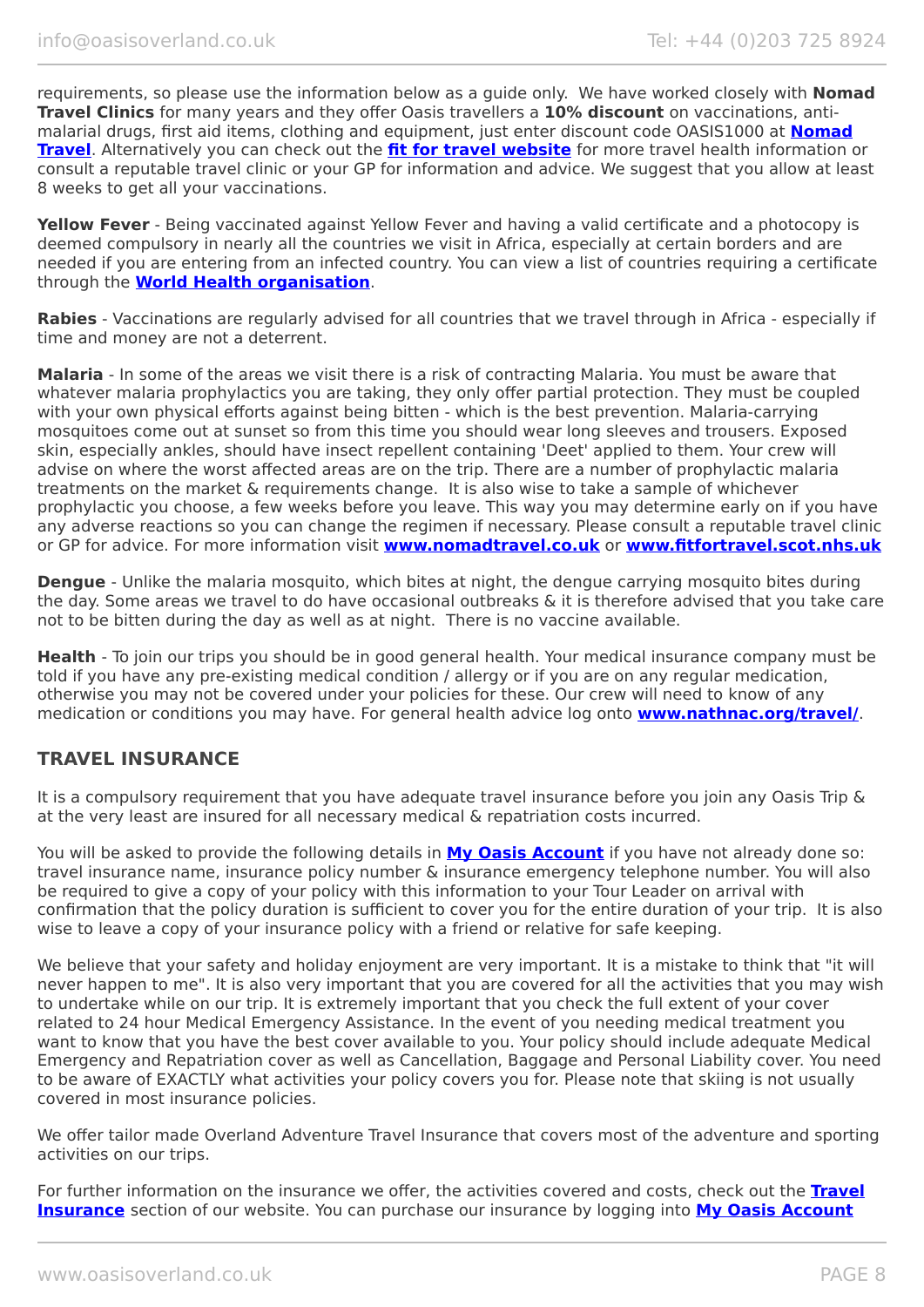and click 'Buy Insurance' or through the following **[link](https://www.campbellirvinedirect.com/oasisoverland/)**.

## **MONEY, BUDGETS AND LP**

#### **Local Payment (LP)**

LP is part of your overall trip payment and is the most cost effective and practical way to get hard currency to Africa to pay for a variety of your day to day local costs (i.e. all meals prepared by the group, campsite/hostel fees, gas, and certain activities listed on the trip page) which cannot be pre-paid from the UK. It is a guaranteed amount, set before your trip departs, and unlike 'group kitty' systems we will not ask you to contribute more once the trip is underway.

**Please note:** Your LP is payable to your Tour Leader on the morning of departure in US\$ Dollars CASH ONLY. Make sure that all your notes are in good condition. Old, torn or marked notes are often refused by the banks and we will therefore be unable to accept them either. Please do not bring all of your Local Payment in US\$100 notes and also make sure that they are post 2013 and do not have a serial number starting with CB**.**

#### **How to bring your currency?**

Past Oasis travellers have fed back that, as a general rule it is best to bring your money in **US\$ dollars cash**, although you could also bring a combination of US\$ & £GB if British pounds are your home currency. It will depend on the exchange rate at the time of your trip as to which currency is better, but we suggest that US\$ are the preferred option for East Africa, whilst £GB can also be easily exchanged in Kenya, Tanzania and Southern Africa. PLEASE NOTE YOU SHOULD DEFINITELY BRING AT LEAST 50% of your money in cash. You will need to pay for your visas and many of the optional excursions using cash and there will be times when you need cash to change into local currency. Some travellers worry about carrying so much cash with them, however all Oasis Overland trucks are equipped with an onboard safe for the security of your money and passport.

We also advise to bring £50 worth of SA Rand in Cash, as this may be needed if we arrive into Namibia or South Africa on a weekend & the banks/ATMs are closed (only if you are travelling to these countries).

**Make sure that all your notes are in good condition. Old, torn or marked notes are often refused by the banks and shops. Please ensure your notes are dated post 2013 and do not have a serial number starting with CB.** Scottish pounds are also not accepted.

Please remember that Visas need to be paid for in US\$ CASH ONLY!

#### **Spending Money**

From past trips and traveller feedback £100 to £145 per week should cover costs such as some meals out (on average 2 per day are supplied), soft drinks and beers, email & communications, souvenirs and other general spending. Personal spending habits & budgets differ greatly from person to person. Budget on **visa costs** (see visa section above) and **optional activities** separately (see optional excursions page) & allow extra for your **Local Payment** contribution**.**

#### **Changing money**

Change your money only at banks, hotels, airports or forex bureaus. It is illegal to change money on the street, as these people will normally be opportunistic thieves or undercover police. Your crew will advise you where & when you can change money & with what means. It is also a good idea to have a small CASH emergency fund, to allow for the unexpected.

#### **Credit & Debit Cards**

If you are intending using your credit or debit card, we suggest taking more than one card with you as you may find that your card is not accepted in the first ATM you try. Visa and Maestro cards are best. **We do not recommend using MasterCard based cards in Africa as they have very limited access through large parts of Africa.** Please note that usually you will be given local currency and NOT US\$ or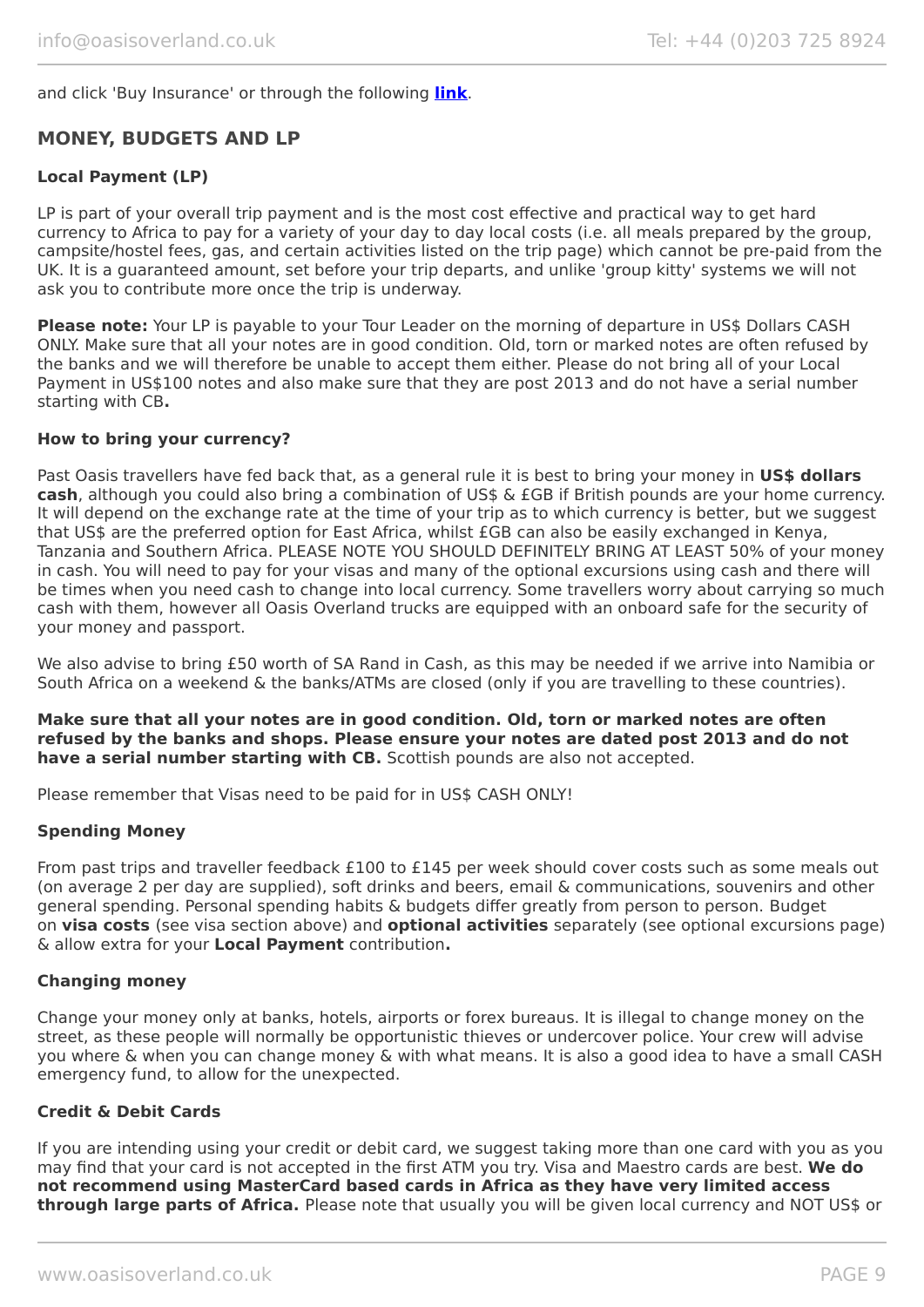£GB. We recommend that you inform your bank that you will be using your card abroad to avoid it being blocked. Please see the optional excursions page for activities that can be paid for using a Credit or Debit Card. Commission rates vary between 2-8%.

#### **Pre-Paid Travel Currency Cards**

These cards are similar to normal Credit and Debit cards but they can be pre loaded with cash before you travel with a set amount allowing you to withdraw this cash using the card at normal ATMs. It is a more secure way to access cash on your trip, but again do not rely on these as your sole means of funds on a trip - (please refer to the ATM section). Several banks and companies now offer these cards, but be sure to look into the rates for withdrawing cash when making your decision. When using these cards abroad you will use them to withdraw the local currency from an ATM and not the currency that you loaded onto the card.

#### **ATMs**

These are available in most major cities along our route and allow you to withdraw local currency only. We discourage you from relying on your ATM card as a primary source of funds in case it is lost/stolen/ swallowed, or the machine isn't working. In some destinations we probably won't even see a bank or ATM for days on end so having hard currency to exchange is essential. Besides memorising your PIN, it is also important to be aware of your daily withdrawal limit and bank withdrawal costs. Please note that although Zimbabwe's currency is US Dollars it is not currently possible to obtain USD cash from ATMs or banks due to the country's cash shortage.

#### **Tipping**

Is often expected and relied upon. It is often more than a reward for services well done, but, as wages are extremely low, it is an accepted means of supplementing an income. If you would like to leave a tip for any activity/individual, you could organize this as a group and give a tip at the end. A recommended amount for restaurants is usually 10% of your total bill and similar for activities. Some countries also add an extra Government tax on restaurant bills.

Because it can be difficult to know what to tip, and because it has such importance in some areas both economically and culturally, there may be times and activities for which your crew will make it clear what level of tipping is 'customary/expected'. They may also be quite enthusiastic or assertive in encouraging you to take account of these suggestions. This is motivated by the knowledge of how important tipping can be, and the offence or confusion that can be caused when local people are tipped poorly. In the end, tipping remains at the discretion of the individual, but our crew will continue to advise on normal or average rates, and we would ask you to carefully consider the economic or personal impact of being seen as 'under tipping'. We know that many who travel with us are on a tight budget, but ask you to consider that those we work with locally may also face financial hardship, and also work very hard to try to give you unrivalled service/ experiences.

As a very rough guide, we would suggest that you budget for an amount equal to 10% of the local payment for your trip, plus 10% of the cost of any of the listed optional excursions that you wish to do. The amounts you end up tipping may vary from a rigid 10%, but hopefully this will help you budget in general.

In the past we have been asked by travellers about tipping your Oasis Crew. If you choose to do this, it would be budgeted separately from the above. Our guys work very hard at making your trip a great travel experience. Working overseas can often be challenging and they are pretty much on call for you 24 hours a day, so it's appreciated as a thank you for hard work and good service, but of course not mandatory. Our suggestion is to budget around US\$1 a day.

### **CLIMATE**

In East Africa (Kenya, Uganda, Tanzania) the year is loosely divided into the 'short' rains (November) and the 'long' rains (March to May). The 'rains' usually last for one or two hours each day followed by hot sunny weather. Nights can be surprisingly cold at higher altitude in western Uganda, Ngorongoro Crater & The Rift Valley.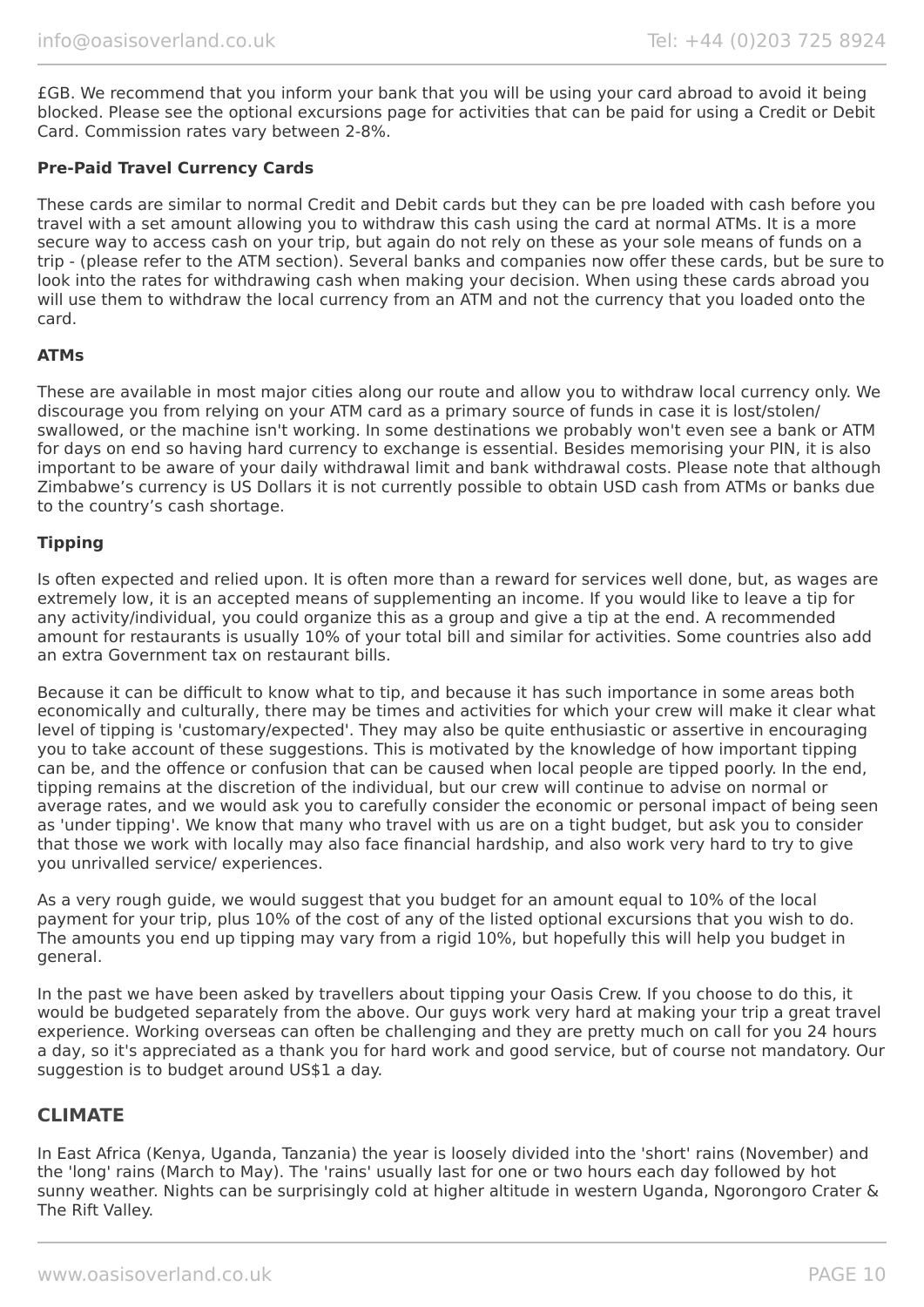In Southern Africa (Malawi, Zimbabwe, Botswana, Namibia and South Africa) the 'dry' season is April to October when the nights can be quite cold, particularly in June and July when it is very cold at night. Day temperatures are very pleasant at this time, usually mid 20s (°C). From November to March the weather is hotter and there is summer rainfall, although this is very intermittent when it may not rain for months, or it can rain for a day at a time. **[View African Climate Chart](https://www.oasisoverland.co.uk/africa-climate-chart)**

## **WHAT TO TAKE**

The less you take the less you have to pack, wash & lug home & you can always pick up extras along the way. Most people make the mistake of bringing too much. Clothes washing or laundry facilities will be available at least once a week. You will be travelling in the heat & camping in the cold, so bring clothes for all climates; rough stuff is best. Pack according to season: summer is very hot in places & winter can be very cold with occasional frost overnight in the south. (May to Aug can be very cold in Southern Africa). Make sure that you bring your gear in a 70-90L rucksack or holdall - suitcases are not suitable.

- Sleeping Bag 3 to 4 season bag, depending on season, & sleep sheet
- Foam sleeping mat or thermarest & repair kit
- Small day-pack or small bag to carry daily items
- Soft rucksack or holdall (NOT rigid suitcase)
- Water bottle for personal use we recommend Water-to-Go (see below Responsible Travel)

- One pair of trainers or boots
- Sandals/flip flops/jandals/thongs
- Underwear/socks
- T shirts/shirts
- Shorts/swimwear
- Jeans/trousers/jog pants/leggings
- Skirt or dress
- Sweat shirt/jumper
- Jacket/fleece & waterproof jacket

### **Recommended Medical Kit List**

- Antiseptic ointment/Antihistamine cream & tablets
- Nurofen or equivalent pain-killer
- Eye-drops/bath
- Anti-diarrhoea treatment
- A couple of bandages (elasticated & triangular)
- Medication for personal allergies/asthma etc
- Insect repellent containing Deet

### **Equipment Toiletries - Most available to buy on trip**

- Soap, shampoo, toothbrush/paste, antibacterial hand wash, lip balm & moisturiser
- Sun block 35 + after sun, hat & sun glasses
- Tampons (can buy in most places)
- Contraception

#### **Clothes Personal Effects**

- Camera with protective case, spare batteries, film/ memory card
- Torch & spare batteries (head torch is best)
- Travel adaptor plug/charger (for cameras & mobile phone batteries)
- Money belt
- Personal stereo there is a stereo on the truck with iPod/MP3 adaptors
- Towel &/or sarong
- Some suitable antibiotics as recommended by your doctor for infected cuts or to treat severe dysentery
- Rehydration sachets/vitamin tablets
- Assorted plasters
- 1 Course of malaria treatment
- Malaria Tablets see Vaccinations & Health section

Even though our trucks are equipped with a comprehensive medical kit, we advise you to bring a small personal medical kit as our truck kit is not for general everyday use. It will also be your responsibility to carry your kit on included excursions and optional activities as some local operators may not have medical kits to hand.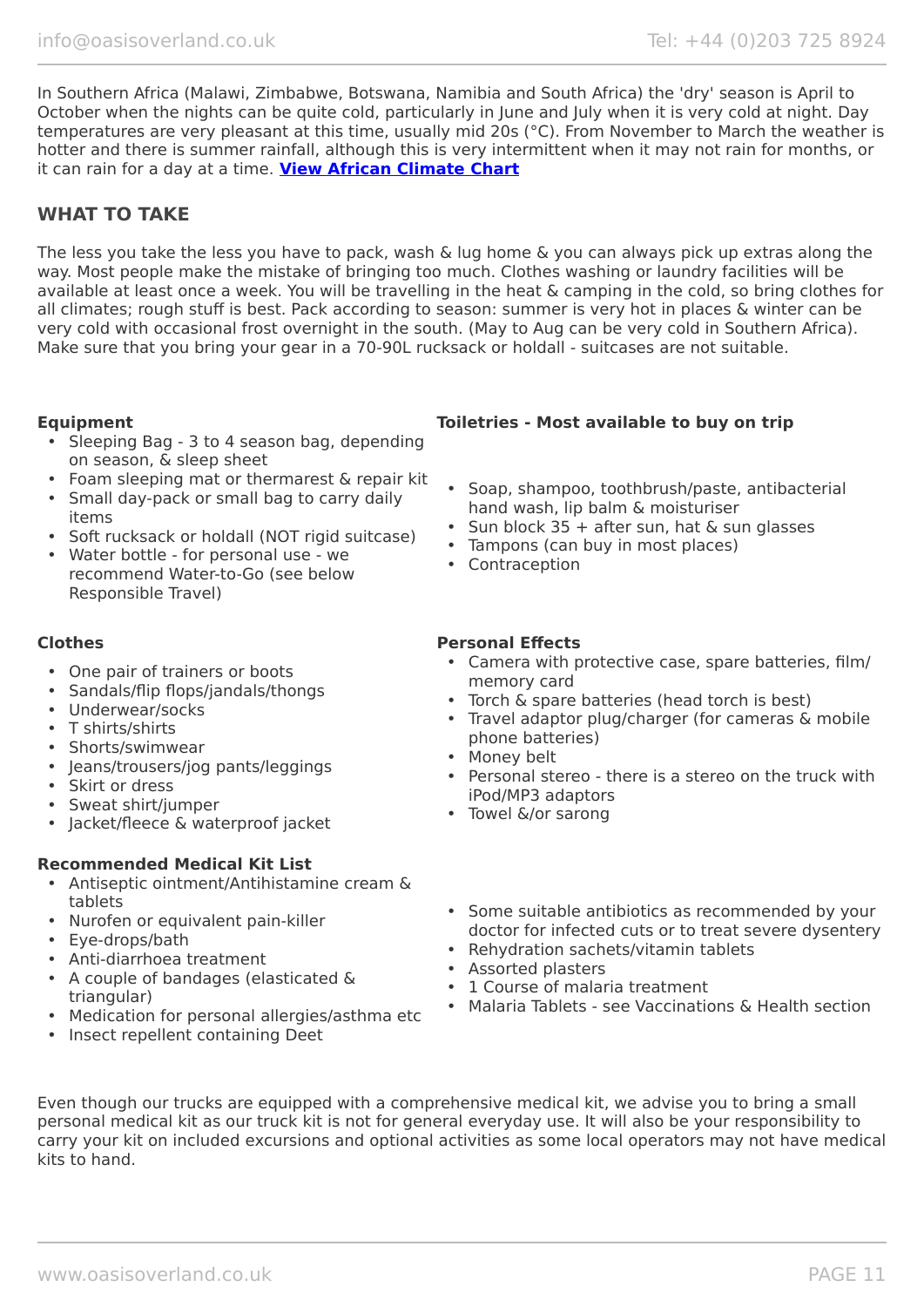## **PHOTOGRAPHY AND ELECTRICAL EQUIPMENT**

**Cameras (incl. Digital & Video Cameras) -** An easy to use 'point and shoot' will get you some good photos. For memorable shots, it may be worthwhile investing in an SLR camera, but be sure to get some practice in before the trip! Most towns and cities have internet cafes where you can download onto CD/ internet sites - but don't rely on it. Internet speeds can be slow for uploading photos to social media or the Cloud.

**Photography -** Be aware of your surroundings when taking photographs and filming. Some locations will be sensitive or have local laws banning photography. For example it is usually forbidden to use cameras at borders or around government buildings, military installations, bridges and airports or to take photos of local officials. If you do take photos or film where it is not permitted you may find yourself being questioned by irate officials who may decide to confiscate your camera or instruct you to delete all the images/footage on your device. If in doubt ask for permission, or if there is no-one to ask use some common sense.

**Drones -** As the use of drones becomes more common, countries throughout the world are gradually updating their laws and restrictions on usage. The specific regulations will vary from one country to another, so do check the UK Foreign and Commonwealth Office advice for the latest information. As with cameras, use your common sense if you do use a drone and avoid operation in sensitive areas. If you plan to bring a drone on your trip with us please contact us first to ensure there will be a suitable place to store it while on your trip.

**Electrical charging & power supply -** It may be difficult to find a power source for charging at times, so a spare battery is a must.

Consider a 12V in-car charger (our vehicles are equipped with a couple of 12 volt cigarette lighter charger sockets - truck trips only) or bring along your 230V mains charger and travel adaptor plug for use at some of the hotels, hostels and campsites we stay at.

NOTE: 12V - 230V inverters cannot be used on our vehicles because of the power drain they cause.

Log onto **[www.whatplug.net](http://www.whatplug.net/)** for information regarding the different electrical plugs and voltage used in each country.

## **CONTACTING HOME**

The internet and WiFi are available in many towns / cities you will visit. Do bear in mind that the connections can be unreliable and will not always be as fast as you are used to at home. If a lot of people try to use the internet at the same time the speed will be slower still, especially if trying to make Skype calls or upload photos / videos. During periods of the trip where we are wild camping, internet will be less common.

Some travellers choose to take an unlocked mobile phone with them and buy local SIM cards in each country, allowing them to use mobile data. If you particularly want or need regular internet access this may be a good option. Telephone calls can be expensive usually £1 to £5 for a three minute call.

**Online Diaries** - A great variety of free "travel blogs" are now available online, they are a good way of keeping relatives and friend up to date with what you are doing and a good place to upload photos, collecting messages as well as keeping a record for yourself.

### **RESPONSIBLE TRAVEL**

#### **Before you go**

- Remove unnecessary packaging before you go waste disposal facilities are often stretched or non existent in the places we visit. To avoid unnecessary pollution of local water supplies take environmentally friendly toiletries with you.
- Why not invest in a wind-up or solar-powered torch or media player before you travel or at least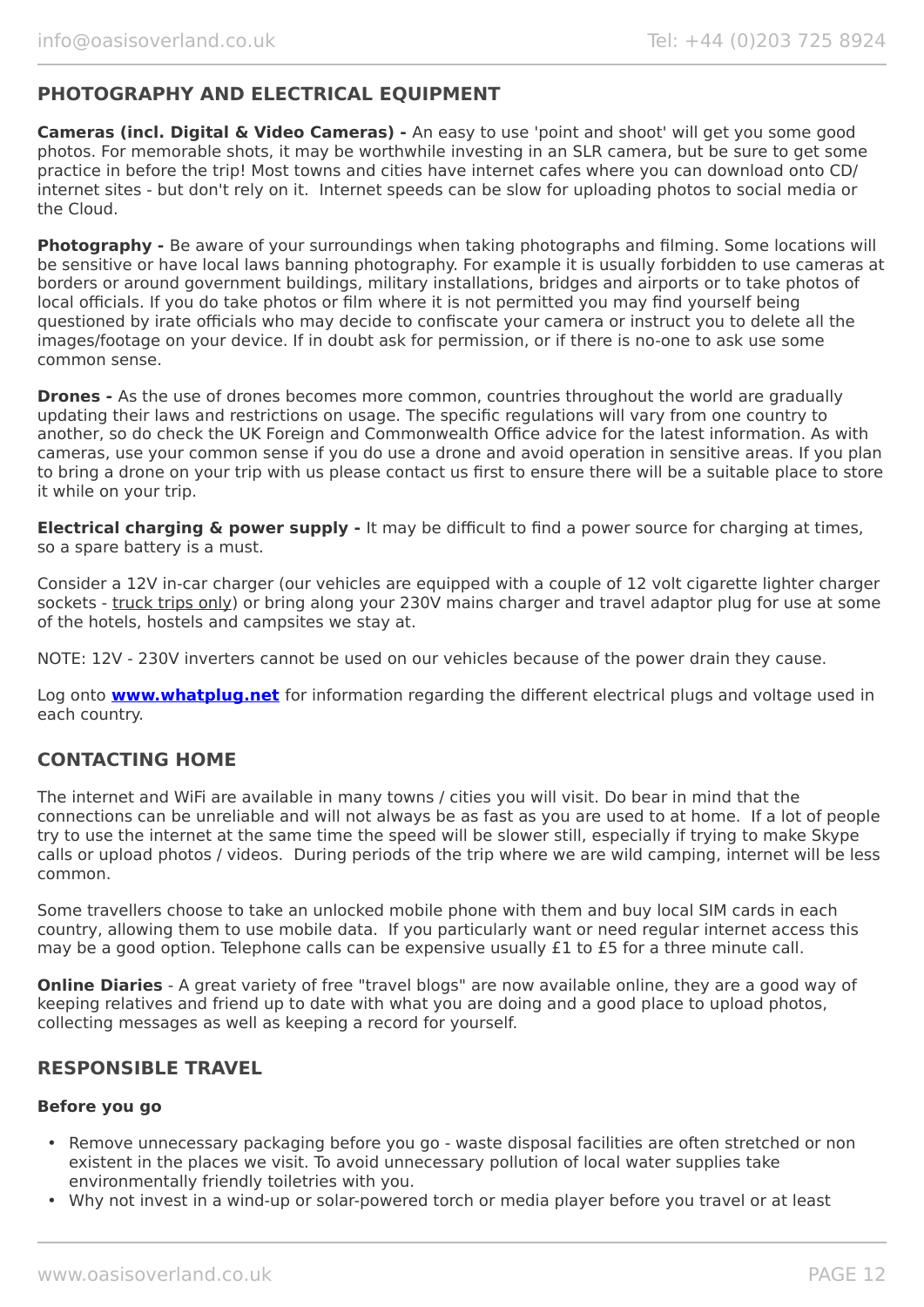rechargeable batteries.

- Learn some of the local language and read up on the local history/culture before you go. You'll get so much more out of your trip.
- Why not pack some pens/pencils exercise books in your rucksack and they can be donated to a local school or project while you're away. You can also purchase these items cheaply, locally which will help local businesses.
- Take a sturdy water bottle with you from home that you can re-use throughout your trip. We carry large quantities of purified water with us on our Expedition vehicles and it is much better for the environment if you drink this, rather than purchase bottled water along the way. (It also saves you money).
- Water-to-Go: Oasis Overland have partnered with Water-to-Go to help reduce the number of plastic water bottles consumed during a trip. Water-to-Go is a filtration system that eliminates over 99.9% of all microbiological contaminants including viruses, bacteria, chemicals and heavy metals from any non-salt water source. Click here and enter the code OASIS15 to purchase your **[Water-to-Go](https://watertogo.eu/partnerships/oasisoverland/)** products at 15% discount. Water-to-Go will then donate a further 15% to Oasis Overland Charity projects.

#### **While you're travelling**

From experience gained in running trips, we have developed our own practical and manageable environmental policy which all of our crew practice on the trips we operate, and they will share this information with you at the start of your trip. We welcome your input on this, plus any new ideas you may have, to improve our existing procedures. As a guide here's a few tips to bear in mind.

- Don't waste water. It is a scarce resource in many of the places our trips visit. On all our Ultimate and Overland Expeditions we carry large quantities of purified water with us. We encourage you to refill your own water bottles from this supply, rather than purchase bottled water along the way-much more environmentally friendly and saves you money.
- Never buy endangered species or endangered habitat products. Apart from the fact of it being illegal it also encourages the trade to continue.
- Look after and preserve the areas we visit. Be careful about stepping on coral reefs or trekking on undesignated tracks.
- Buy locally made crafts and products helping to support the local economy.
- Don't feel when bargaining that you have to get the cheapest price possible just for the sake of it. Pay what the item is worth to you & don't worry about what someone else has paid.
- Try the local food and drinks this will help to support local farmers and food sellers. Sitting in a local cafe is also a great way to meet local people.
- Dispose of litter appropriately on your trip. This includes cigarette butts. Not only does litter look unsightly it can be lethal to wildlife.
- Where any toilet facilities exist, however unsavoury they might seem to you, they should be used. Where they do not, always bury your waste and make sure it is never near (at least 30m) a water source.
- When game viewing do not encourage your guides to get too close to the wildlife so that their natural behaviour is impeded.
- Respect local customs, traditions and beliefs of the people in the different regions that you travel through.
- Do not take photos of people, ritual events or special places unless you have asked first. Dress appropriately according to local codes and show respect around religious festivals.
- Recycling is almost non-existent in many of the areas and countries we visit we do the best we can with limited resources & space on our vehicles.
- For books dedicated to travelling more responsibly & ethically see: **[www.tourismconcern.org.uk](https://www.tourismconcern.org.uk/)**

**Community Projects** - Oasis are active in raising awareness and providing support to a number of projects and local schools where we believe we can make a positive difference. More information on the **[projects we support](https://www.oasisoverland.co.uk/responsible-travel/charities-we-support)**.

### **SECURITY**

The UK Foreign and Commonwealth Office (FCO) offer country-specific advice, regarding not only security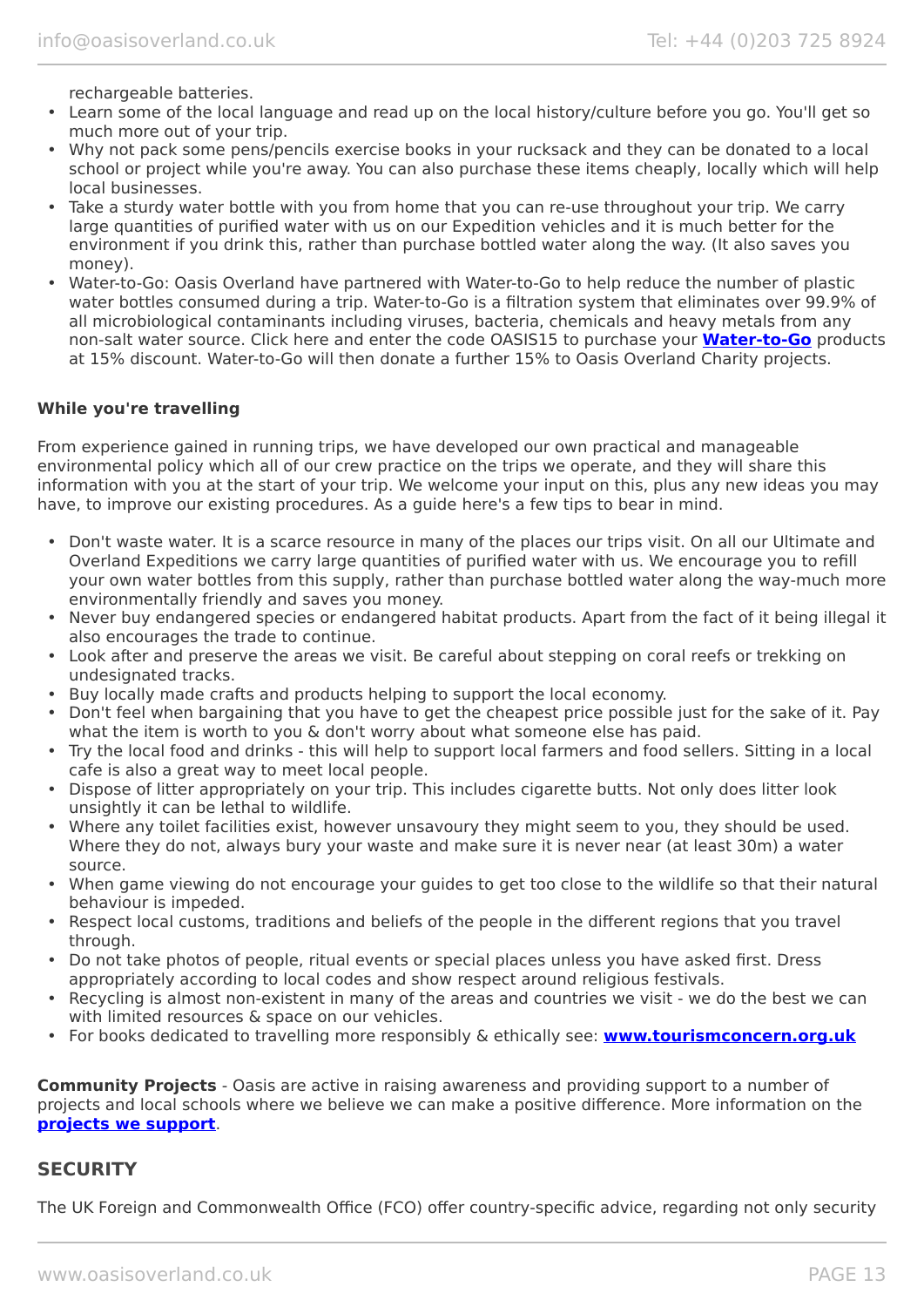but also entry regulations, local laws and customs and health. We strongly recommend all travellers visit the FCO website, or the equivalent in their home country, to familiarise themselves with local conditions and issues in the countries they plan to visit before committing to a trip with us. You can view their website [here.](https://www.gov.uk/foreign-travel-advice)

If you have any questions at all about the safety or security of your trip, please do not hesitate to contact us and we will be happy to discuss your trip in more detail.

**In cities** - All major cities have their share of petty crime (just like our cities) and sensible precautions need to be taken. Wearing expensive looking jewellery or watches and carrying cameras will draw unnecessary attention to you. Leave valuables such as passports and excess money in your hotel safe or truck safe (we recommend carrying a copy of your passport details page at all times). You may find a simple money belt is more discreet than a bag. Always be aware of your surroundings and when approached by people you do not know, use your common sense. At night in cities it's best to use a taxi, rather than walking around the streets, single women in particular need to be careful and we would suggest that it is safer to be in a group.

**On board the truck** - Each vehicle is fitted with a hidden, lockable safe to be used for money, passports and important documents. Group members will be responsible for the safe and Oasis Overland cannot accept any liability for clients' personal or monetary contents kept in the safe or on board the truck. We advise you to not take items of value that are not essential for the journey. In certain areas a roster may be drawn up for the group to share the task of guarding and keeping the vehicle secure.

## **ADDITIONAL INFORMATION**

#### **Serengeti & Ngorongoro Crater 2 1/2 day / 2 night Safari**

On your Oasis Overland trip through Tanzania, you have the opportunity to go on a guided safari in the world renowned Serengeti National Park & Ngorongoro Crater Conservation Area.

You can either add this to your booking in advance of your trip or you can pay directly to the local operator, the decision is yours!

Once requested and paid for, this cannot be refunded or exchanged.

For this safari you shall be collected in 7 seat safari vehicles, in the afternoon from Meserani Snake Park, where you will be staying on your Oasis trip. You will then be driven to Karatu, where you shall have an overnight stay and dinner at either Kudu Campsite or Flamingo Campsite.

The following morning you will have an early wake up & breakfast, before heading out to do a morning game drive in the Ngorongoro Crater. The group will then enjoy a picnic style lunch in the Ngorongoro Crater, before heading on to an afternoon's game drive in the Serengeti. You will then be taken to the Seronera Campsite, for your evening meal and where you will be camping overnight.

On the final day of this excursion you will have another early breakfast to give you the maximum morning game drive through the Serengeti. There will then be a packed lunch before heading back to Meserani Snake Park, where you will re-join your truck and your Oasis trip.

**Please note:** The above safari is fully inclusive of all meals while on safari, transport in purpose built safari vehicles with maximum 7 people plus a driver/guide, park entrance and conservation fees to Ngorongoro Crater and the Serengeti, as well as camp fees at Karatu and inside the Serengeti.

Please be aware that up to 2 months before your departure the cost of this Add On could change. This would only be due to currency fluctuations or price increases by the Tanzania Parks Authority.

#### **Just add this on to your trip when booking!**

#### **African Wildlife and the Migration**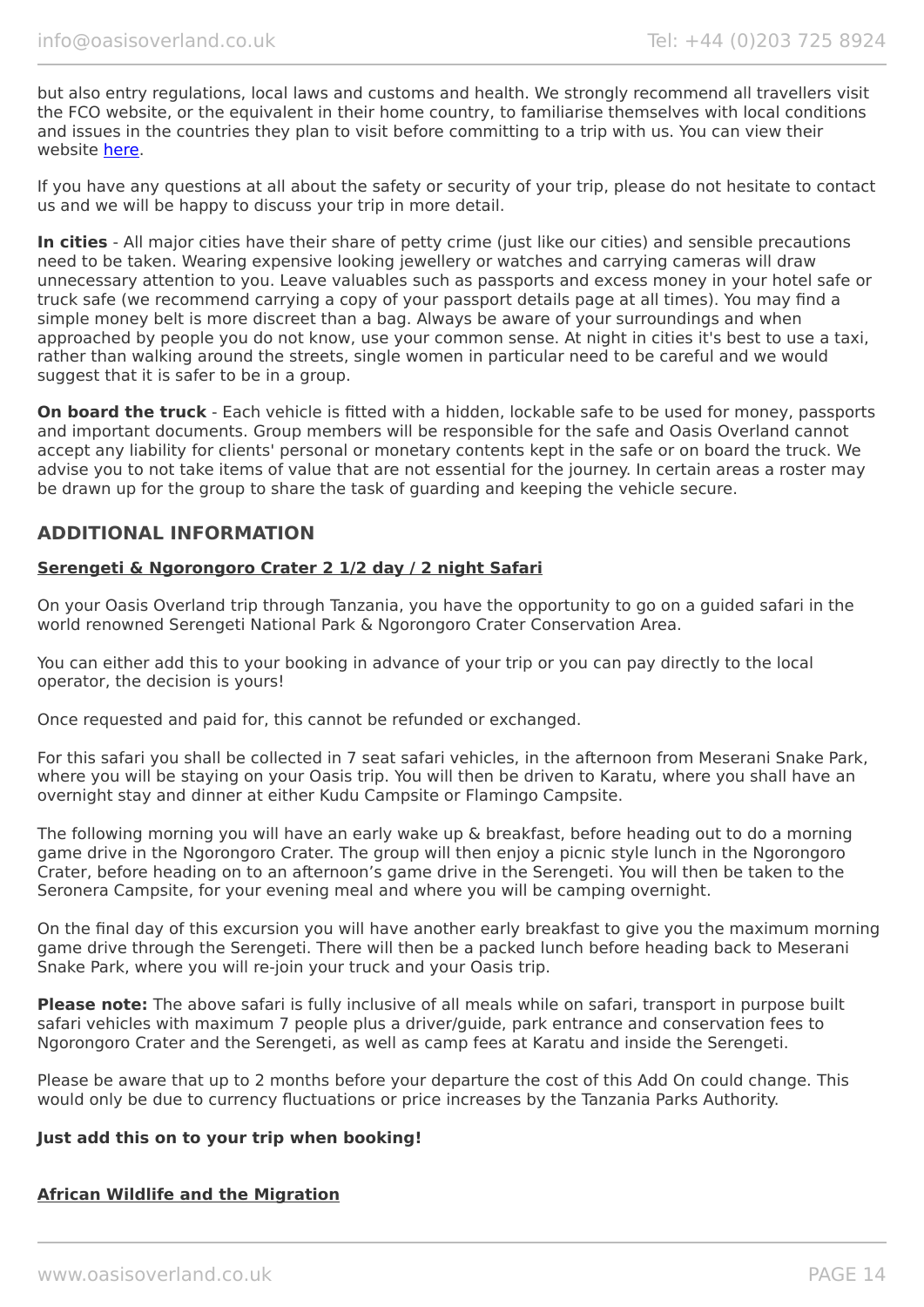**Wildlife** - View a **[chart](https://www.oasisoverland.co.uk/african-wildlife-chart)** detailing what animals you may see in the various gameparks and reserves we visit between Nairobi and Johannesburg.

**The Migration** - The '**[Great Wildebeest Migration](https://www.oasisoverland.co.uk/the-great-wildebeest-migration)**' has to be one of the most impressive wildlife spectacles in the animal kingdom. For those lucky enough, this once in a lifetime experience can be viewed in the surrounds of The Serengeti National Park/Ngorongoro Conservation Area of Tanzania and the Maasai Mara of Kenya and can be done before our after your trips with us.

# **WHAT TO EXPECT**

## **LIFE ON THE ROAD**

The Oasis truck will be your new home giving you a comfortable, secure base with which to experience your trip. As part of the adventure you will be expected to have an active involvement in the day to day running of the trip, be part of the group and get stuck in and help with various tasks, whether it's cooking meals over open fires, pitching your tent or keeping the truck clean and tidy.

#### **Seatbelts**

All Oasis Overland trucks are fitted with seatbelts. For your own safety and security we recommend that travellers wear these at all times whilst the vehicle is moving. Our overland trucks in Africa also have a 'beach area' which is a chill out zone to be used when the truck is not moving.

#### **Accommodation**

**Camping** - Oasis uses roomy three-person tents but only for two people. They are specially made for us to meet the tougher conditions of an overland trip and have mosquito netting sewn into the door and windows. Tents are shared (between two people of the same sex from your group unless you are a couple). We spend some nights bush or desert camping and the rest of the time in campsites. Facilities and standards at campsites vary, some are well equipped and managed and some are very basic. At bush camps you will be living off the truck, so there will be no showers or en-suite facilities! At certain campsites there is the opportunity to upgrade to a private room at your own expense if you are missing your bed.

**Lodges / Hostels** - At some locations we will stay in lodges and hostels that are small, locally run establishments. The accommodation will vary depending on the rooming available, from dormitory style rooms, to twins/doubles or triple rooms. Upgrades may be available on arrival, but cannot be reliably prebooked. Please refer to the individual trip inclusions for the percentage break up of your accommodation.

#### **During the day**

As a guide, driving days normally start at about 8am and finish at about 5pm, with stops for lunch and buying food, seeing local sights etc. We won't be driving every day, although there are times when we will drive for two, but we will then stop for a few days and you will have free time to explore, meet local people, do some optional activities or just relax and do your own thing. Expect to sometimes get dusty & dishevelled during the day and although you will be able to shower most nights (except at bush camps), not all camps will have hot showers.

#### **Meals & cook groups**

When 'on the road' or camping, we usually cook using gas or over open fires in a rota system and you can expect to cook in a group of two or three people approximately once every ten days depending on the number of people on trip and whereabouts you are. Your cook group will have to decide on what to cook, utilise stocks from the truck stores and locally obtain ingredients from markets, shops etc. and rustle up a meal. But don't worry if you're not a Gordon Ramsay as the rest of the group and the Tour leader usually lend a helping hand. Here is an idea of what to expect at meal times: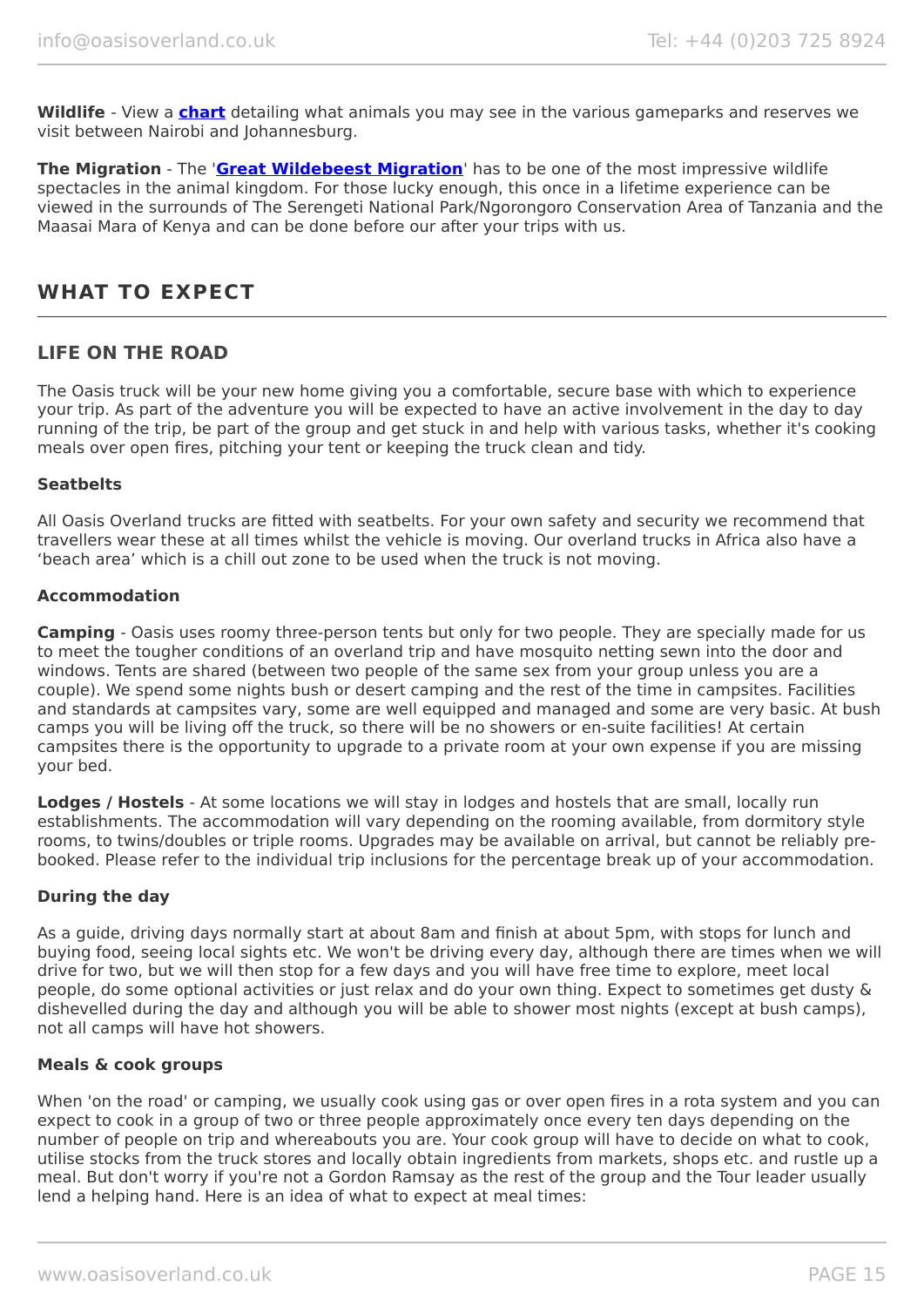**Breakfasts**: Usually simple - we help ourselves to cereal, toast, hot drinks and on occasion we will splurge with a cooked breakfast.

**Lunch**: Cold and usually quick. The cook group will put out bread, tinned supplies and maybe make a salad.

**Dinner:** Cooks come into their own in the evening, and will always attempt to cook up some delights. When the truck is parked up for a few days in a town or city most people usually like the option to eat out at local restaurants - so we often don't cook all meals when at these locations.

**Vegetarians / Vegans / Coeliacs / Gluten & Lactose intolerance -** Our Tour Leaders will always do their best to cater for any dietary requirement or intolerance whenever possible. However we do not cater for fussy eaters. It must be remembered that the variety of dishes available may not be the same as available to meat eaters. If there is anything in particular you require in your diet or because of an allergy or would miss from home, it would be best to bring these with you, as these cannot be purchased with normal Local Payment funds due to the high cost of these specialised and often imported foods.

Remember that when eating out in local restaurants & hotels that vegetarianism or food allergies / intolerances, are still not widely known about or understood by many local people. i.e Vegetarians or Vegans will often be offered fish or chicken in error. Most large towns and cities, or areas used to tourists, will often have more choice but please be aware that it will probably not be as varied as you are used to when eating out at home.

#### **In the evenings**

When at a bushcamp or campsite where you and your tent buddy will put up the tent, and then lend a hand with getting out the tables, stools, firewood and water containers. The fire grates need to be taken out, the fire lit and someone can fill the kettle and make hot drinks while the cook group prepares the evening meal. Then just sit back & chill and enjoy the rest of your evening!

#### **Oasis Crew**

We usually have two crew whose duties are extensive and quite demanding, with challenges ranging from driving and maintaining the expedition vehicle to a high standard, to organising visas and border crossings, arranging accommodation, pre-booking some excursions and guides, helping with shopping and cooking as well as finding the best deals, socializing and making sure everything runs as smoothly as possible. While our crew are usually experienced and knowledgeable they are not tour guides as such. Our trips pass through many countries and our tour leaders cannot be expected to have detailed knowledge of each country's history, flora and fauna and archaeological sites. Even so - they will be more than willing to pass on any interesting and useful information that they have acquired whilst on the road. A rewarding way to gain a better insight into the wildlife, cultural and historical diversity of the countries we travel through is by reading guide books as well as talking to the local people and using local guides.

Adventure travel can be unpredictable and occasionally our crew may have to amend the itinerary to take into account changing local circumstances or because of a delay at a border or because of circumstances outside our control. This can all lead to additional work and commitment for our crew who will do all they can to minimize any disruption to the trip. While our crew are essentially on call 24 hours a day 7 days a week, it has to be remembered that no one is actually expected to work these hours, so at Oasis we are realistic that within a trip there will be times when our crew need 'down time' and a chance to relax and 'let their hair down' as well. They are only human!

#### **Itinerary**

Because Oasis Overland do not operate normal 'package holidays' the itineraries given cannot be guaranteed to run exactly as outlined. However, it is rare that we have to make major changes and in the event that we do this will be discussed with you either before or during the trip. It is important to bear in mind that should it not be possible to enter a certain country due to safety concerns, visa problems or political turmoil etc, and it becomes necessary to fly over a country in order to continue a trip, that all costs for flights will be borne by you and not Oasis. Should it not be possible for an Oasis trip to begin from a scheduled starting city due to border closures, civil unrest etc, Oasis will make all reasonable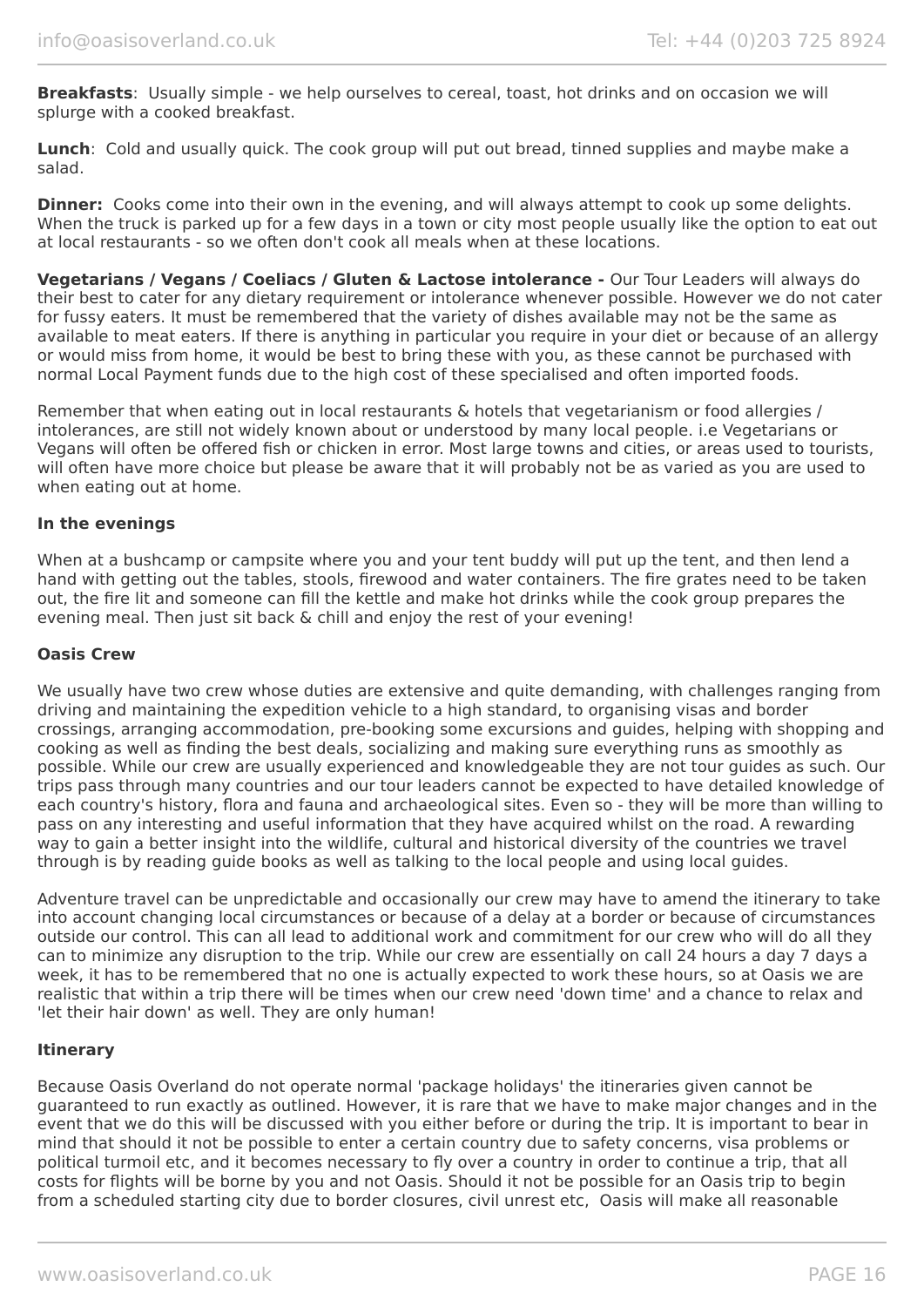efforts to begin the trip from an alternative location. However, all additional costs that you may incur in travelling to the alternative location will be paid by you or your insurance company and not Oasis.

Optional Excursions are paid for on the day and organised during your trip, so you can decide whilst travelling which activity you may want to do. Prices listed are only a guide and may be dependant on fluctuating exchange rates and minimum numbers. Please see below for more details.

# **OPTIONAL EXCURSIONS**

## **KENYA**

| <b>Title</b>                                                    | <b>From Price</b> |
|-----------------------------------------------------------------|-------------------|
| Return Transport to Elephant Orphanage - Per Car (Max 4 people) | US\$25            |
| Sheldrick Elephant Orphanage - Entrance                         | <b>US\$6</b>      |
| <b>TANZANIA</b>                                                 |                   |
| <b>Title</b>                                                    | <b>From Price</b> |
| Maasai Village Walk / Camel Ride - each                         | <b>US\$7</b>      |
| Meals on Zanzibar - per day, from                               | US\$15            |
| Snorkelling - Mnemba Atoll Marine Reserve                       | US\$85            |
| Cultural Tours of Marangu area, from                            | US\$15            |
| 1 Day walk to Mandara Hut, from                                 | US\$130           |
| Dhow Sunset Cruise, from                                        | US\$25            |
| Diving at Local Reefs, from                                     | US\$70            |
| Diving Mnemba Atoll Marine Reserve (1 / 2 Dives), from          | US\$85            |
| Prison Island Trip                                              | US\$25            |
| Snorkelling - Mnemba Atoll Marine Reserve                       | US\$85            |
| Snorkelling at Local Reefs                                      | US\$40            |
| Spice Tour                                                      | US\$25            |
| Swim with Dolphins                                              | US\$35            |
| 1 Day walk to Mandara Hut, from                                 | US\$130           |
| Cultural Tours of Marangu area, from                            | US\$15            |
| Dhow Sunset Cruise, from                                        | US\$25            |